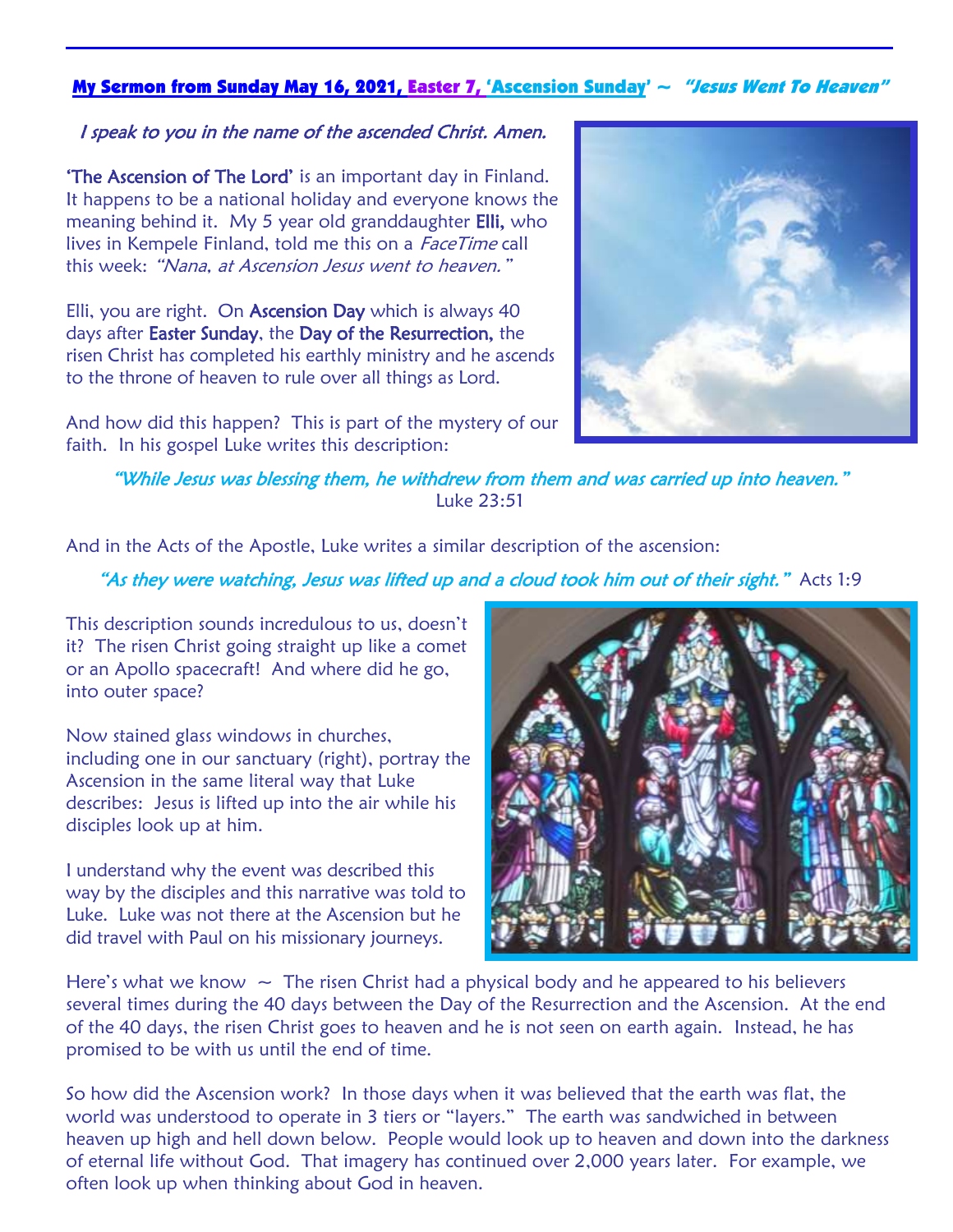We do know that when we are filled with God's love and JOY, we do feel lighter and we find ourselves lifted up.

If you believed that Jesus is right above us in heaven and you were asked to describe the Ascension you would do the same as Luke did and write about it in the same way as Luke. Jesus was lifted up. Jesus was carried up.

Luke also uses this image: "A cloud took Jesus out of their sight." Acts 1:9

We know from Bible imagery that a cloud signifies the presence of God. It is in the



presence of God that Jesus ascended to the throne of heaven.

When we sing: "And he will raise you up on eagles' wings," we are thinking of God lifting up our souls. That is exactly what we mean, but we don't mean this in a literal way.

We know much more about science and the laws of God in creation in 2021 than we did in the year 33 AD. However, I still can't describe how the risen Christ moved from this dimension into the heavenly dimension. Was it through a black hole? I have no idea how eternity is reached from this finite world. I do know that heaven according to scripture is a place. Jesus said, "I go to prepare a place for you." (John 14:2)

We do know that Jesus gave a final message to the disciples and then he wasn't with them any longer.

In the 4th century, people still believed in the 3-tiered universe and St. Augustine, in his prolific writings, used language such as looking up into heaven, and rising to heaven. However, he understands the theology and the significance of the Ascension.

Here is how St. Augustine described the meaning of the Ascension when he wrote these words around 400 AD:

Having fasted for forty days in preparation for Easter, we rejoiced for another forty days after. The first forty ended with the feast of the Resurrection, and the second forty ended with today's great solemnity of the Ascension, on which our Savior deprives us of his visible presence — without, however, ceasing to dwell with us. While he was physically in our midst, he was not separated from his Father; likewise, now that he has returned to his Father, he's not separated from us. Far from deserting us like strangers, he remains with us and lives in our midst, as he personally reassures us: "Do not let your hearts be troubled or afraid.... I am going away, but I will come back to you."

Therefore, Jesus is living among us, consoling those who suffer anguish and pain, helping those in danger, assisting the unfortunate and the afflicted. I repeat: Jesus is with us, present